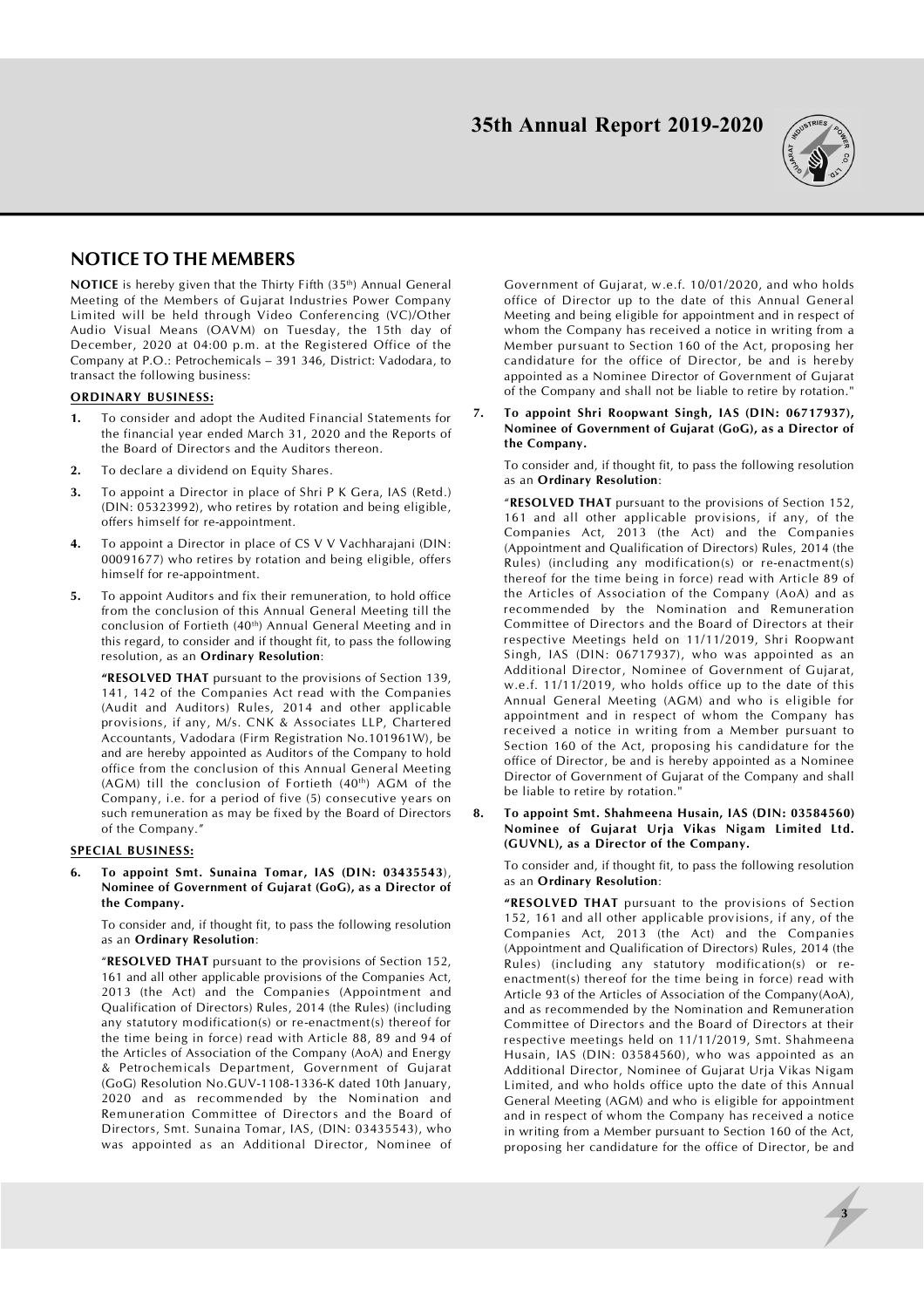

is hereby appointed as a Nominee Director of Gujarat Urja Vikas Nigam Limited of the Company and shall be liable to retire by rotation."

**9. To appoint Dr. (Ms.) Manjula Subramaniam (DIN:00085783), IAS (Retd.) as an Woman Independent Director of the Company:**

To consider and, if thought fit, to pass the following resolution as an **Ordinary Resolution:**

**"RESOLVED THAT** pursuant to the provisions of Section 149, 150, 152 of the Companies Act, 2013 (the Act), the Companies (Appointment and Qualification of Directors) Rules, 2014 (the Rules) and any other applicable provisions of the Act and the Rules made there under (including any statutory modification(s) or re-enactment thereof for the time being in force) read with Schedule IV to the Companies Act, 2013, Regulation 17 of the SEBI (Listing Obligations and Disclosure Requirements) Regulations, 2015, (SEBI LODR) and Articles 86 and 98 of the Articles of Association of the Company, and as recommended by the Nomination and Remuneration Committee of Directors and the Board of Directors at their respective meetings held on 17/08/2020 and 18/08/2020 respectively, Dr. (Ms.) Manjula Subramaniam (DIN:00085783), IAS (Retd.), who was appointed as an Additional Director w.e.f. 18/08/2020, and who holds office

upto the date of this Annual General Meeting (AGM) and who is eligible for appointment and in respect of whom the Company has received a notice in writing along with requisite deposit from a Member pursuant to Section 160 (1) of the Act, proposing her candidature for the office of Director, be and is hereby appointed as an Independent Director (Woman Director) of the Company for a period of three (3) years from this 35th AGM till the conclusion of 38th AGM of the Company and that she shall not be liable to retire by rotation."

### **10. To approve material Transactions with Related Parties:**

To consider and, if thought fit, to pass the following resolution as an **Ordinary Resolution**:

"**RESOLVED THAT** pursuant to the provisions of Section 188 and all other applicable provisions, if any, of the Companies Act, 2013 (the Act) and Regulation 23 of the SEBI (Listing Obligations and Disclosure Requirements) Regulations, 2015, consent of the Members be and is hereby accorded to the following material Related Party Transactions (RPTs), entered into, in the ordinary course of business at arm's length price, for the Financial Year 2019-20, as recommended and approved by the Audit Committee and the Board of Directors respectively in their respective Meetings held on 15<sup>th</sup> June 2020:

| Sr. | Date of contract $\ell$ arrangement                                                                                                                                                                                                                                                                                                                                                                                                                                                                                                                                                                                                                                                                                                                                                | Name of the<br>party                               | Name(s) of<br>the<br>interested<br>Director(s)                                                                                                                                                                                                                                                                                                      | <b>Relation</b><br>with<br>Director/<br>Company/<br>Nature of<br>concern or<br>interest | Principal<br>terms and<br>conditions                  | FY 2019-20<br>(Amount<br>$\overline{\xi}$ in Lakhs) |
|-----|------------------------------------------------------------------------------------------------------------------------------------------------------------------------------------------------------------------------------------------------------------------------------------------------------------------------------------------------------------------------------------------------------------------------------------------------------------------------------------------------------------------------------------------------------------------------------------------------------------------------------------------------------------------------------------------------------------------------------------------------------------------------------------|----------------------------------------------------|-----------------------------------------------------------------------------------------------------------------------------------------------------------------------------------------------------------------------------------------------------------------------------------------------------------------------------------------------------|-----------------------------------------------------------------------------------------|-------------------------------------------------------|-----------------------------------------------------|
|     | (1)                                                                                                                                                                                                                                                                                                                                                                                                                                                                                                                                                                                                                                                                                                                                                                                | (2)                                                | (3)                                                                                                                                                                                                                                                                                                                                                 | (4)                                                                                     | (5)                                                   | (6)                                                 |
|     | Memorandum of Understanding (MoU) dated<br>(i)<br>May 3, 1989 for Sale of Power from 145 MW<br>Gas based Power Station.<br>Short Term Open Access arrangement for 165<br>(ii)<br>MW Gas based Power Station<br>(iii) PPA dated April 15, 1997 for 250 MW Surat<br>Lignite Power Plant (SLPP Phase-I).<br>PPAs dated October 1, 2009 and August 13,<br>(iv)<br>2013 for 250 MW Surat Lignite Power Plant<br>(SLPP Phase-II).<br>PPA dated December 18, 2010 for 5 MW Solar<br>(v)<br>Power Plant.<br>(vi) PPAs dated April 28, 2015 and January 27,<br>2016 for 15 MW Wind Farm.<br>(vii) PPAs dated September 2, 2016 and December<br>16, 2016 for 26 MW Wind Farm.<br>(viii) PPAs dated September 20, 2016, December 03,<br>2016 and December 30, 2016 for 71.4 MW<br>Wind Farms. | Gujarat Urja<br>Vikas Nigam<br>Limited.<br>(GUVNL) | 1. Shri Pankai<br>Joshi, IAS,<br>as Director<br>(upto $06/11/$<br>2019) and<br>as Chairman<br>(from 07/11/<br>2019 to 16/<br>$12/2019$ .<br>2. Smt.<br>Sunaina<br>Tomar, IAS,<br>Chairperson<br>from<br>10.01.2020).<br>2. Shri Milind<br>Torawane,<br>IAS (upto<br>$04/10/2019$ .<br>3. Shri<br>Roopwant<br>Singh, IAS<br>(from $11/11/$<br>2019). | Promoter                                                                                | Sale of<br>Electricity (net<br>of rebate on<br>sales) | 99,677.83                                           |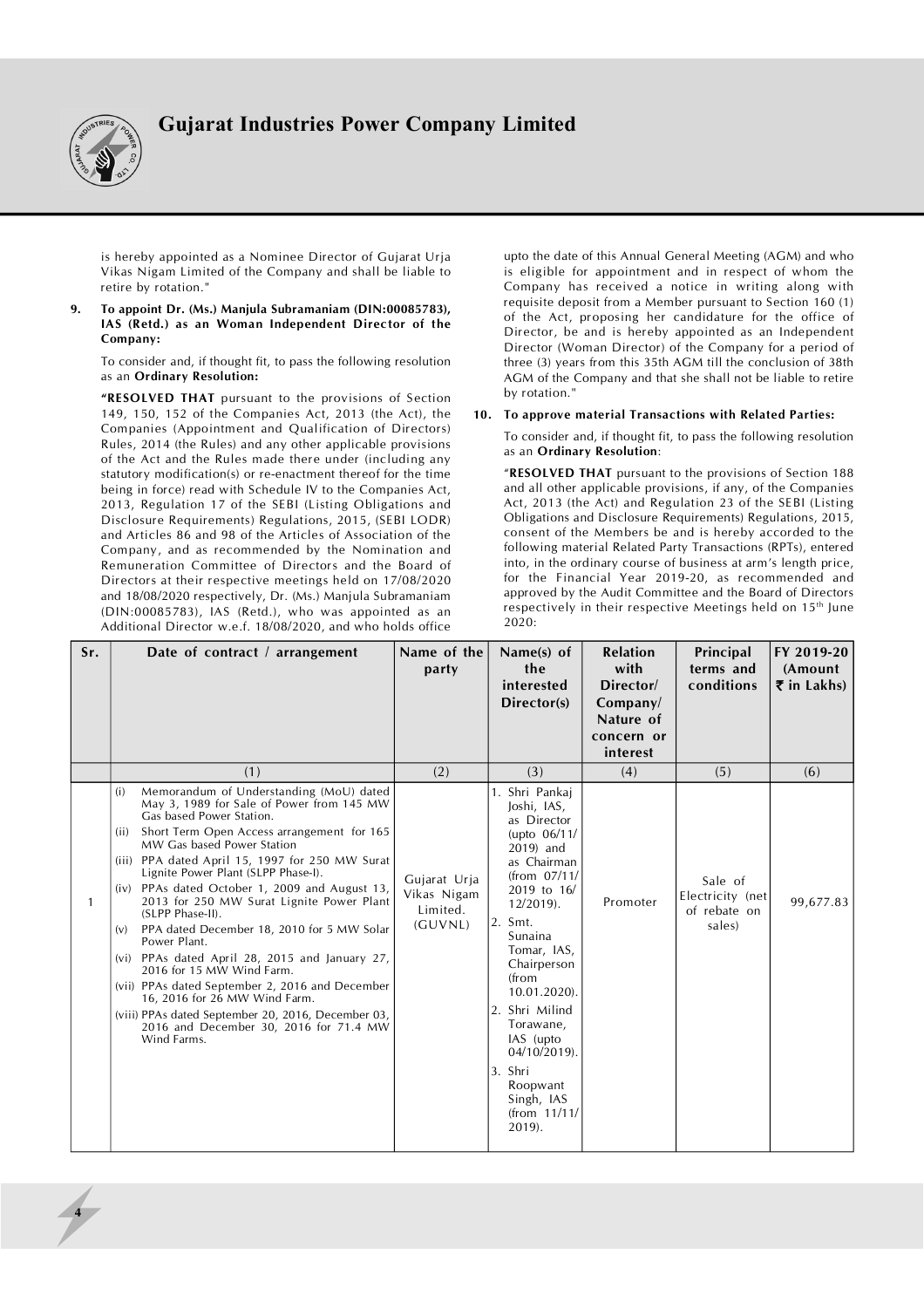

|                                                                                                                                                        | (2)                                                               | (3)                              | (4)      | (5)                                                                    | (6)      |
|--------------------------------------------------------------------------------------------------------------------------------------------------------|-------------------------------------------------------------------|----------------------------------|----------|------------------------------------------------------------------------|----------|
| Memorandum of Understanding (MoU) dated<br>May 3, 1989 for Sale of Power from 145 MW<br>Gas based Power Station and other Agree-<br>ments / Contracts. | Gujarat<br>Alkalies &<br>Chemicals<br>Limited.<br>(GACL)          | Shri P K<br>Gera, IAS<br>(Retd.) | Promoter | Sale of<br>Electricity &<br>Purchase of<br>Chemicals                   | 15896.13 |
| Memorandum of Understanding (MoU) dated<br>May 3, 1989 for Sale of Power from 145 MW<br>Gas based Power Station and other Agree-<br>ments / Contracts. | Gujarat State<br>Fertilizers &<br>Chemicals<br>Limited.<br>(GSFC) | $CS$ V V<br>Vachhrajani.         | Promoter | Sale of<br>Electricity,<br>Water Charges<br>& Purchase of<br>Chemicals | 14205.14 |

**"RESOLVED FURTHER THAT** pursuant to the provisions of Section 188 and all other applicable provisions, if any, of the Companies Act, 2013 (the Act) and Regulation 23 of the SEBI (Listing Obligations and Disclosure Requirements) Regulations, 2015, consent of the Members be and is hereby accorded to the following material Related Party Transactions (RPTs) to be entered into, in the ordinary course of business at arm's length price, for the Financial Year 2020-21, as recommended and approved by the Audit Committee and the Board of Directors respectively in their respective meetings held on 13<sup>th</sup> February, 2020:

| Sr.          | Date of contract / arrangement                                                                                                                                                                                                                                                                                                                                                                                                                                                                                                                                                                                                                                                         | Name of the<br>party                                              | Name(s) of<br>the<br>interested<br>Director(s)                                                              | <b>Relation</b><br>with<br>Director/<br>Company/<br>Nature of<br>concern or<br>interest | Principal<br>terms and<br>conditions                                   | <b>Estimated</b><br>Amount of<br>contract or<br>arrangement<br>FY 2020-21<br>(Amount<br>$\overline{\mathbf{\xi}}$ in Lakhs) |
|--------------|----------------------------------------------------------------------------------------------------------------------------------------------------------------------------------------------------------------------------------------------------------------------------------------------------------------------------------------------------------------------------------------------------------------------------------------------------------------------------------------------------------------------------------------------------------------------------------------------------------------------------------------------------------------------------------------|-------------------------------------------------------------------|-------------------------------------------------------------------------------------------------------------|-----------------------------------------------------------------------------------------|------------------------------------------------------------------------|-----------------------------------------------------------------------------------------------------------------------------|
|              | (1)                                                                                                                                                                                                                                                                                                                                                                                                                                                                                                                                                                                                                                                                                    | (2)                                                               | (3)                                                                                                         | (4)                                                                                     | (5)                                                                    | (6)                                                                                                                         |
| $\mathbf{1}$ | Memorandum of Understanding (MoU)<br>(i)<br>dated May 3, 1989 for Sale of Power from<br>145 MW Gas based Power Station.<br>(ii) PPA dated April 15, 1997 for 250 MW<br>Surat Lignite Power Plant (SLPP Phase-I).<br>(iii) PPAs dated October 1, 2009 and August 13,<br>2013 for 250 MW Surat Lignite Power<br>Plant (SLPP Phase-II).<br>(iv) PPA dated December 18, 2010 for 5 MW<br>Solar Power Plant.<br>(v) PPAs dated April 28, 2015 and January 27,<br>2016 for 15 MW Wind Farm.<br>(vi) PPAs dated September 2, 2016 and<br>December 16, 2016 for 26 MW Wind Farm.<br>(vii) PPAs dated September 20, 2016,<br>December 03, 2016 and December 30,<br>2016 for 71.4 MW Wind Farms. | Gujarat Urja<br>Vikas Nigam<br>Limited.<br>(GUVNL)                | 1. Smt. Sunaina<br>Tomar, IAS.<br>2. Shri<br>Roopwant<br>Singh, IAS.<br>3. Smt.<br>Shahmeena<br>Husain, IAS | Promoter                                                                                | Sale of<br>Electricity (net<br>of rebate on<br>sales)                  | 115000                                                                                                                      |
| 2            | Memorandum of Understanding (MoU) dated<br>May 3, 1989 for Sale of Power from 145 MW<br>Gas based Power Station and other Agree-<br>ments / Contracts.                                                                                                                                                                                                                                                                                                                                                                                                                                                                                                                                 | Gujarat<br>Alkalies &<br>Chemicals<br>Limited.<br>(GACL)          | Shri P K<br>Gera, IAS<br>(Retd.)                                                                            | Promoter                                                                                | Sale of<br>Electricity &<br>Purchase of<br>Chemicals                   | 15000                                                                                                                       |
| 3            | Memorandum of Understanding (MoU) dated<br>May 3, 1989 for Sale of Power from 145 MW<br>Gas based Power Station and other Agree-<br>ments / Contracts.                                                                                                                                                                                                                                                                                                                                                                                                                                                                                                                                 | Gujarat State<br>Fertilizers &<br>Chemicals<br>Limited.<br>(GSFC) | CS V V<br>Vachhrajani.                                                                                      | Promoter                                                                                | Sale of<br>Electricity,<br>Water Charges<br>& Purchase of<br>Chemicals | 17500                                                                                                                       |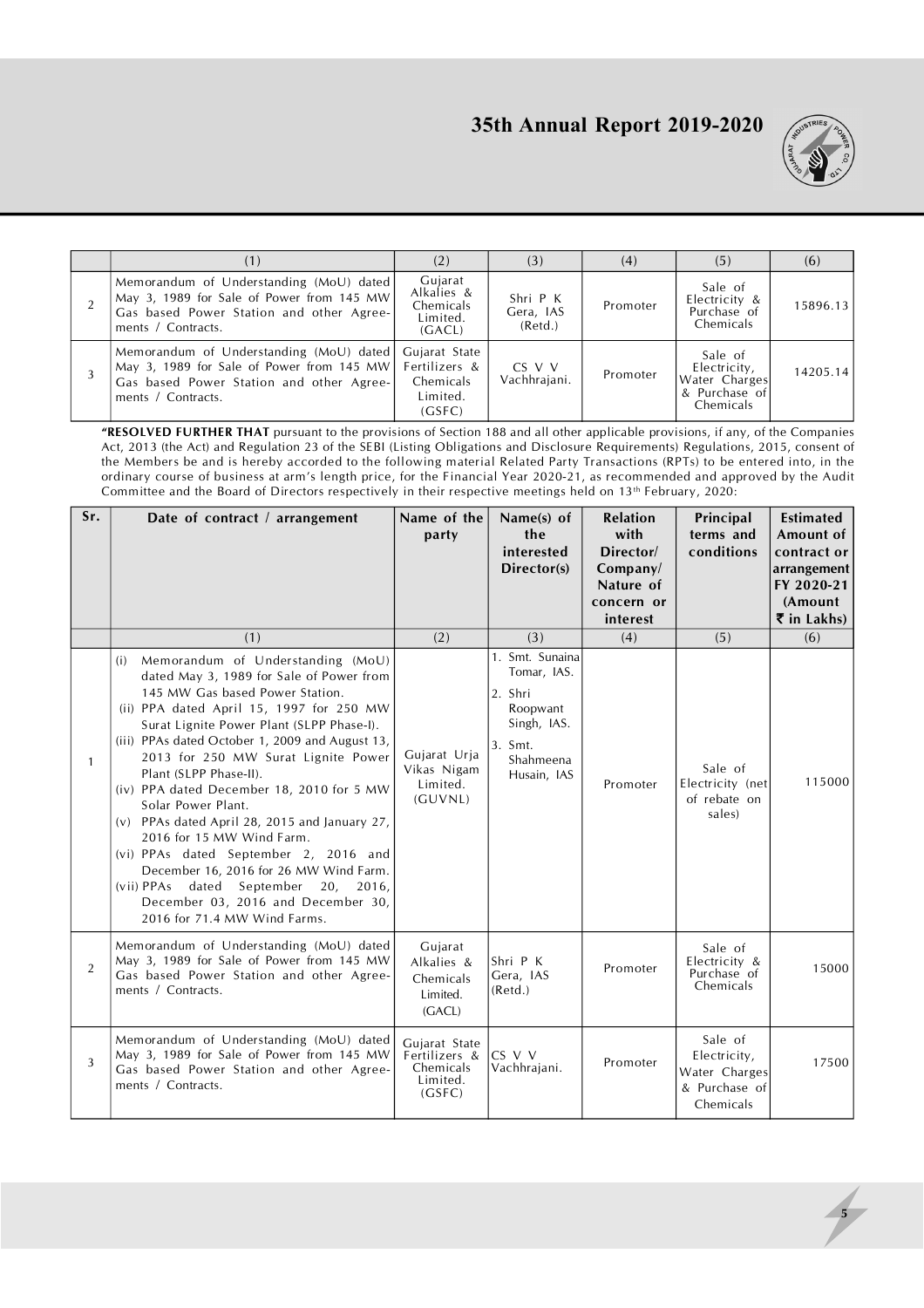

### **11. To ratify the remuneration payable to Cost Auditors for the financial year 2020-21 ending on 31st March, 2021:**

To consider and, if thought fit, to pass the following resolution as an **Ordinary Resolution**:

"**RESOLVED THAT** pursuant to the provisions of Section 148 and all other applicable provisions of the Companies Act, 2013 and the Companies (Audit and Auditors) Rules, 2014 (including any modification(s) or re-enactment(s) thereof, for the time being in force), the remuneration of  $\bar{\tau}$  1,50,000/-(Rupees One Lakh Fifty Thousand) plus applicable taxes, reimbursement of reasonable out of pocket expenses for FY 2020-21, payable to Diwanji & Company, Vadodara, (Firm Registration No.:000339), Cost Auditors of the Company, as fixed and approved by the Board of Directors of the Company, to conduct audit of the Cost records of the Company for the Financial year ending on 31<sup>st</sup> March, 2021, be and the same is hereby ratified**."**

"**RESOLVED FURTHER THAT** the Board of Directors of the Company be and is hereby authorized to do all acts and take all such steps as may be required, proper or expedient to give effect to this resolution."

**By Order of the Board For Gujarat Industries Power Company Limited**

> **CS Achal S Thakkar Company Secretary & Compliance Officer**

**Place: Vadodara. Date: 9th November, 2020.**

### **Registered Office:**

P.O.: Petrochemicals – 391 346, Dist.: Vadodara, Gujarat. CIN – L99999GJ1985PLC007868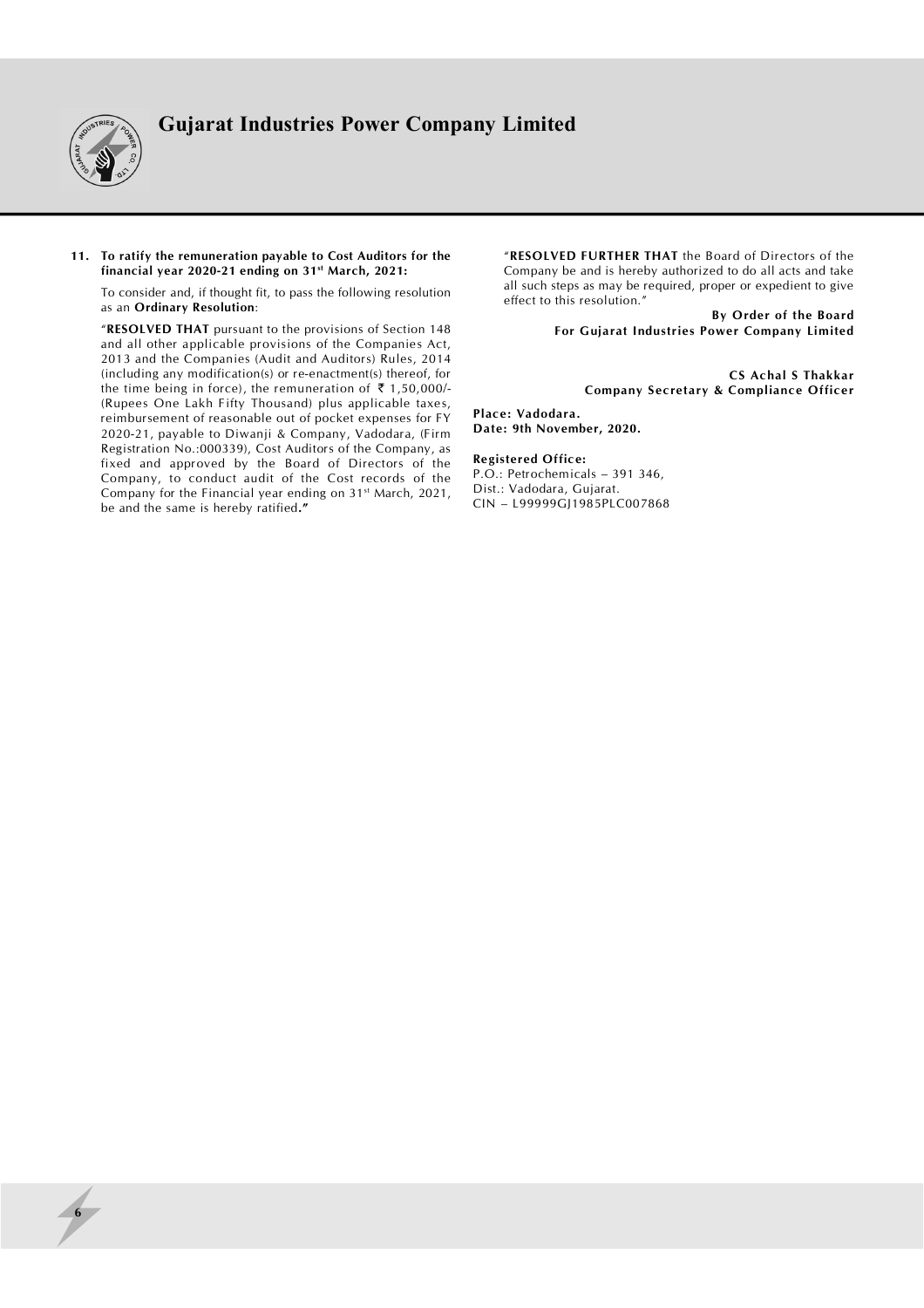

## **NOTES:**

 $\triangleright$  Relevancy of questions and the order of the Shareholders to speak at the Meeting will be decided by the Chairman.

## **Voting through electronic means:**

## **CDSL e-Voting System – e-voting during AGM**

- 1. As you are aware, in view of the situation arising due to COVID-19 global pandemic, the general meetings of the companies shall be conducted as per the guidelines issued by the Ministry of Corporate Affairs (MCA) vide Circular No. 14/2020 dated April 8, 2020, Circular No.17/ 2020 dated April 13, 2020 and Circular No. 20/2020 dated May 05, 2020. The forthcoming AGM will thus be held through Video Conferencing (VC) or Other Audio Visual Means (OAVM). Hence, Members can attend and participate in the ensuing AGM through VC/OAVM.
- 2. Pursuant to the provisions of Section 108 of the Companies Act, 2013 read with Rule 20 of the Companies (Management and Administration) Rules, 2014 (as amended) and Regulation 44 of SEBI (Listing Obligations & Disclosure Requirements) Regulations 2015 (as amended), and MCA Circulars dated April 08, 2020, April 13, 2020 and May 05, 2020, the Company is providing facility of e-voting to its Members in respect of the business to be transacted at the AGM. For this purpose, the Company has entered into an agreement with Central Depository Services (India) Limited (CDSL) for facilitating voting through electronic means, as the authorized e-Voting agency. The facility of casting votes by a member using the e-voting system on the date of the AGM will be provided by CDSL.
- 3. The Members can join the AGM in the VC/OAVM mode 15 minutes before and after the scheduled time of the commencement of the Meeting by following the procedure mentioned in the Notice. The facility of participation at the AGM through VC/OAVM will be made available to at least 1000 members on first come first served basis. This will not include large Shareholders (Shareholders holding 2% or more shareholding), Promoters, Institutional Investors, Directors, Key Managerial Personnel, the Chairpersons of the Audit Committee, Nomination and Remuneration Committee and Stakeholders Relationship Committee, Auditors etc. who are allowed to attend the AGM without restriction on account of first come first served basis.
- 4. The attendance of the Members attending the AGM through VC/OAVM will be counted for the purpose of ascertaining the quorum under Section 103 of the Companies Act, 2013.
- 5. Pursuant to MCA Circular No. 14/2020 dated April 08, 2020, the facility to appoint proxy to attend and cast vote for the members is not available for this AGM. However, in pursuance of Section 112 and Section 113 of the Companies Act, 2013, representatives of the members such as the President of India or the Governor of a State or body corporate can attend the AGM through VC/OAVM and cast their votes through e-voting.
- 6. In line with the Ministry of Corporate Affairs (MCA) Circular No. 17/2020 dated April 13, 2020, the Notice calling the AGM has been uploaded on the website of the Company at [www.gipcl.com.](http://www.gipcl.com.) The Notice can also be accessed from the websites of the Stock Exchanges i.e. BSE Limited and National Stock Exchange of India Limited at [www.bseindia.com](http://www.bseindia.com) and [www.nseindia.com](http://www.nseindia.com) respectively. The AGM Notice is also disseminated on the website of CDSL (agency for providing the e-voting system during the AGM) i.e. [www.evotingindia.com.](http://www.evotingindia.com.)
- 7. The AGM has been convened through VC/OAVM in compliance with applicable provisions of the Companies Act, 2013 read with MCA Circular No. 14/2020 dated April 8, 2020 and MCA Circular No. 17/2020 dated April 13, 2020 and MCA Circular No. 20/2020 dated May 05, 2020.

## **THE INTRUCTIONS FOR SHAREHOLDERS FOR E-VOTING ARE AS UNDER:**

- (i) The voting period begins on Saturday, the  $12<sup>th</sup>$ December, 2020 at 9:00 a.m. (IST) and ends on Monday, the  $14<sup>th</sup>$  December, 2020 at 5:00 p.m. (IST). During this period shareholders of the Company, holding shares either in physical form or in dematerialized form, as on the cut-off date (record date) of Tuesday, the 8<sup>th</sup> December, 2020 may cast their vote electronically. The e-voting module shall be disabled by CDSL for voting thereafter.
- (ii) Shareholders who have already voted prior to the meeting date would not be entitled to vote at the Meeting.
- (iii) The shareholders should log on to the e-voting website [www.evotingindia.com.](http://www.evotingindia.com.)
- (iv) Click on "Shareholders" module.
- (v) Now enter your User ID
	- a. For CDSL: 16 digits beneficiary ID,
	- b. For NSDL: 8 Character DP ID followed by 8 Digits Client ID,
	- c. Shareholders holding shares in Physical Form should enter Folio Number registered with the Company.

OR

Alternatively, if you are registered for CDSL's EASI/ EASIEST e-services, you can log-in at <https://>

**7**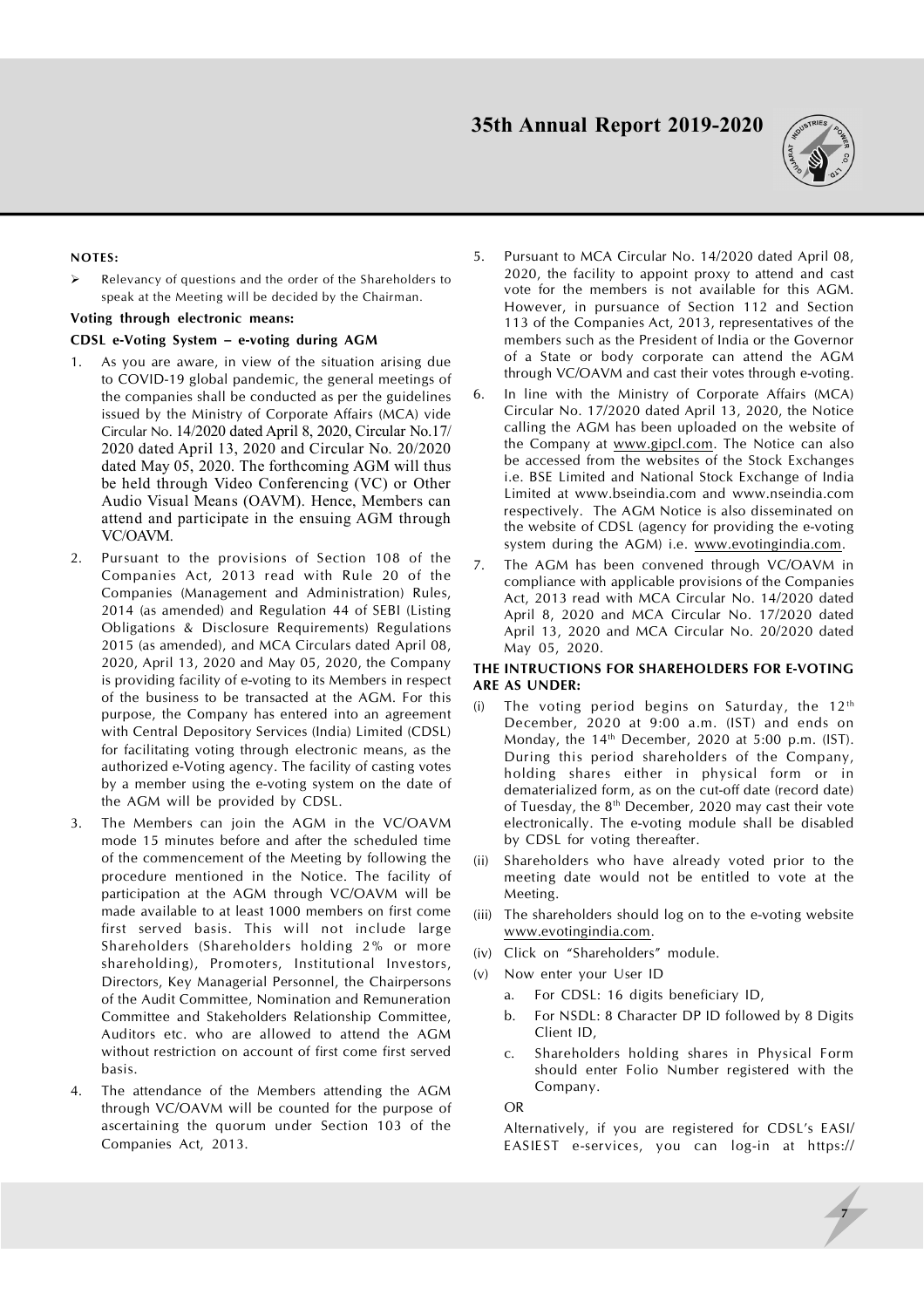

www.cdslindia.com from Login - Myeasi using your login credentials. Once you successfully log-in to CDSL's EASI/EASIEST e-services, click on e-Voting option and proceed directly to cast your vote electronically.

- (vi) Next enter the Image Verification as displayed and Click on Login.
- (vii) If you are holding shares in demat form and had logged on to [www.evotingindia.com](http://www.evotingindia.com) and voted on an earlier e-voting of any company, then your existing password is to be used.
- (viii) If you are a first time user follow the steps given below:

| For Members holding shares in Demat Mode and Physical Mode |                                                                                                                                                                                                                                                                                                                                                                                     |  |  |
|------------------------------------------------------------|-------------------------------------------------------------------------------------------------------------------------------------------------------------------------------------------------------------------------------------------------------------------------------------------------------------------------------------------------------------------------------------|--|--|
| PAN                                                        | Enter your 10 digit alpha-numeric<br>PAN issued by Income Tax<br>Department (Applicable for both<br>demat shareholders as well<br>as<br>physical shareholders)                                                                                                                                                                                                                      |  |  |
|                                                            | • Members who have not updated<br>their PAN with the Company/<br>Depository Participant are requested<br>to use the sequence number which<br>is communicated by e-mail indicated<br>in the PAN field.                                                                                                                                                                               |  |  |
| Dividend Bank Details<br><b>OR</b> Date of Birth<br>(DOB)  | Enter the Dividend Bank Details or<br>Date of Birth (in dd/mm/yyyy format)<br>as recorded in your demat account<br>or in the company records in order<br>to login.<br>$\bullet$ If both the details are<br>not<br>recorded with the depository or<br>company please enter the member<br>id / folio number in the Dividend<br>Bank details field as mentioned in<br>instruction (v). |  |  |

- (ix) After entering these details appropriately, click on "SUBMIT" tab.
- (x) Shareholders holding shares in physical form will then directly reach the Company selection screen. However, shareholders holding shares in demat form will now reach 'Password Creation' menu wherein they are required to mandatorily enter their login password in the new password field. Kindly note that this password is to be also used by the demat holders for voting for resolutions of any other company on which they are eligible to vote, provided that company opts for e-voting through CDSL platform. It is strongly recommended not to share your password with any other person and take utmost care to keep your password confidential.
- (xi) For shareholders holding shares in physical form, the details can be used only for e-voting on the resolutions contained in this Notice.
- (xii) Click on the EVSN **201119001** for GUJARAT INDUSTRIES POWER COMPANY LIMITED on which you choose to vote.

**8**

- (xiii) On the voting page, you will see "RESOLUTION DESCRIPTION" and against the same the option "YES/NO" for voting. Select the option YES or NO as desired. The option YES implies that you assent to the Resolution and option NO implies that you dissent to the Resolution.
- (xiv) Click on the "RESOLUTIONS FILE LINK" if you wish to view the entire Resolution details.
- (xv) After selecting the resolution you have decided to vote on, click on "SUBMIT". A confirmation box will be displayed. If you wish to confirm your vote, click on "OK", else to change your vote, click on "CANCEL" and accordingly modify your vote.
- (xvi) Once you "CONFIRM" your vote on the resolution, you will not be allowed to modify your vote.
- (xvii) You can also take a print of the votes cast by clicking on "Click here to print" option on the Voting page.
- (xviii) If a demat account holder has forgotten the login password then enter the User ID and the image verification code and click on Forgot Password & enter the details as prompted by the system.

## **PROCESS FOR THOSE SHAREHOLDERS WHOSE EMAIL ADDRESSES ARE NOT REGISTERED WITH THE DEPOSITORIES FOR OBTAINING LOGIN CREDENTIALS FOR E-VOTING FOR THE RESOLUTIONS PROPOSED IN THIS NOTICE:**

- 1. For Physical shareholders- please provide necessary details like Folio No., Name of shareholder, scanned copy of the share certificate (front and back), PAN (self attested scanned copy of PAN card), AADHAR (self attested scanned copy of Aadhar Card) by email to the **Company/RTA email id**.
- 2. For Demat shareholders please provide Demat account details (CDSL-16 digit beneficiary ID or NSDL-16 digit DPID + CLID), Name, client master or copy of Consolidated Account statement, PAN (self attested scanned copy of PAN card), AADHAR (self attested scanned copy of Aadhar Card) to the **Company/RTA email id**.

## **INSTRUCTIONS FOR SHAREHOLDERS ATTENDING THE AGM THROUGH VC/OAVM ARE AS UNDER:**

- 1. Shareholder will be provided with a facility to attend the AGM through VC/OAVM through the CDSL e-Voting system. Shareholders may access the same at https:// [www.evotingindia.com](http://www.evotingindia.com) under shareholders/members login by using the e-voting credentials. The link for VC/OAVM will be available in shareholder/members login where the EVSN of Company will be displayed.
- 2. Shareholders are encouraged to join the Meeting through Laptops / IPads for better experience.
- 3. Further shareholders will be required to allow Camera and use Internet with a good speed to avoid any disturbance during the meeting.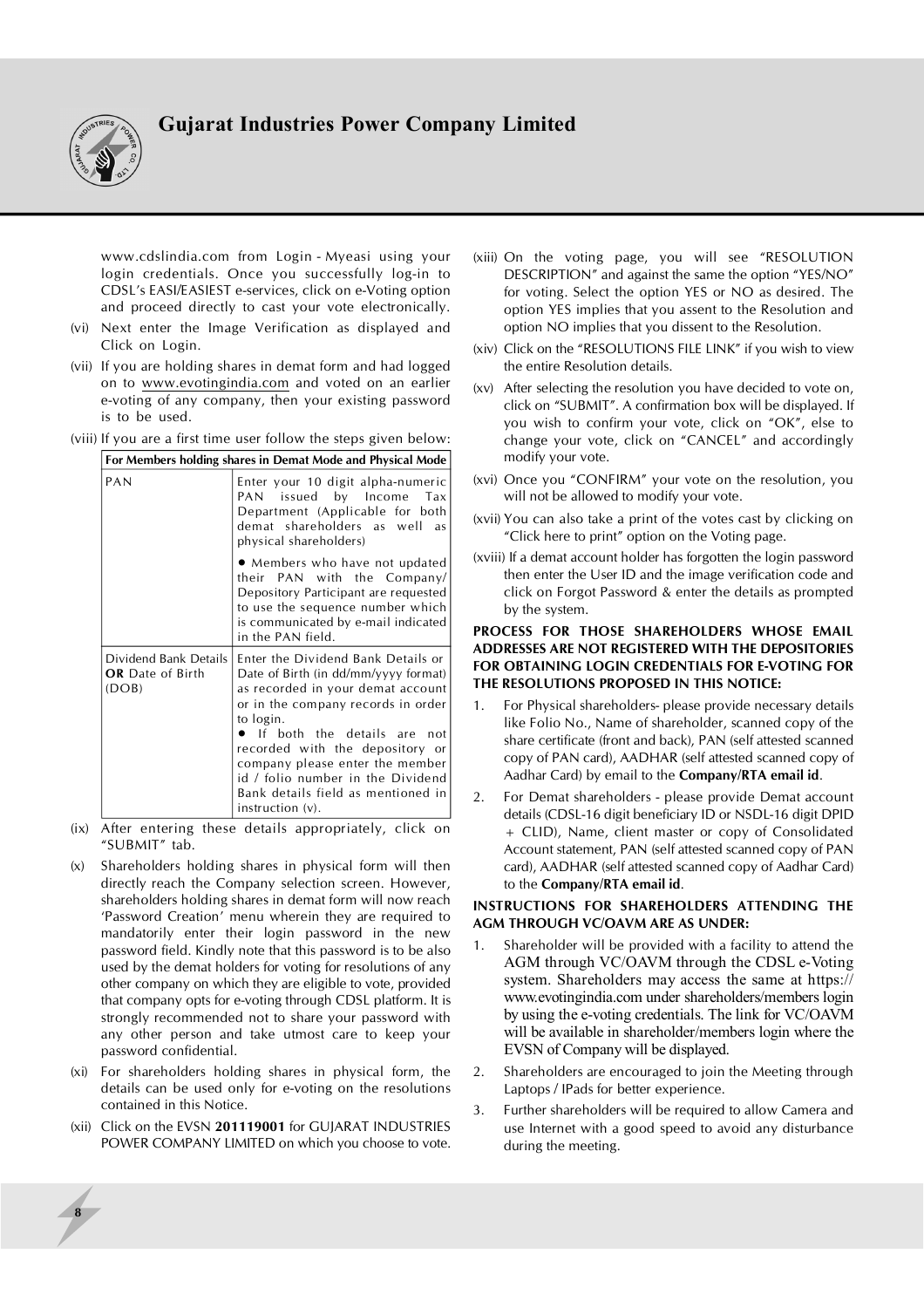

- 4. Please note that Participants Connecting from Mobile Devices or Tablets or through Laptop connecting via Mobile Hotspot may experience Audio/Video loss due to Fluctuation in their respective network. It is therefore recommended to use Stable Wi-Fi or LAN Connection to mitigate any kind of aforesaid glitches.
- 5. Shareholders who would like to express their views/ask questions during the meeting may register themselves as a speaker by sending their request at least **07 days prior to meeting** mentioning their name, demat account number/ folio number, email id, mobile number to [investors@gipcl.com.](mailto:investors@gipcl.com.) The shareholders who do not wish to speak during the AGM but have queries may send their queries at least **07 days prior to meeting** mentioning their name, demat account number/folio number, email id, mobile number to [investors@gipcl.com.](mailto:investors@gipcl.com.) These queries will be replied to by the company suitably by e'mail.
- 6. Those shareholders who have registered themselves as a speaker will only be allowed to express their views/ask questions during the meeting.
- **• INSTRUCTIONS FOR SHAREHOLDERS FOR E-VOTING DURING THE AGM ARE AS UNDER:-**
- 1. The procedure for e-Voting on the day of the AGM is same as the instructions mentioned above for e-voting.
- 2. Only those shareholders, who are present in the AGM through VC/OAVM facility shall be eligible to vote through e-Voting system available during the AGM.
- 3. If any Votes are cast by the shareholders through the e-voting available during the AGM and if the same shareholders have not participated in the meeting through VC/OAVM facility, then the votes cast by such shareholders shall be considered invalid as the facility of e-voting during the meeting is available only to the shareholders attending the meeting.

## (xix) **Note for Non – Individual Shareholders and Custodians**

- a) Non-Individual shareholders (i.e. other than Individuals, HUF, NRI etc.) and Custodians are required to log on to [www.evotingindia.com](http://www.evotingindia.com) and register themselves in the "Corporates" module.
- b) A scanned copy of the Registration Form bearing the stamp and sign of the entity should be emailed to [helpdesk.evoting@cdslindia.com.](mailto:helpdesk.evoting@cdslindia.com.)
- c) After receiving the login details a Compliance User should be created using the admin login and password. The Compliance User would be able to link the account(s) for which they wish to vote on.
- d) The list of accounts linked in the login should be mailed to [helpdesk.evoting@cdslindia.com](mailto:helpdesk.evoting@cdslindia.com) and on approval of the accounts they would be able to cast their vote.
- e) A scanned copy of the Board Resolution and Power of Attorney (POA) which they have issued in favour of the Custodian, if any, should be uploaded in PDF format in the system for the scrutinizer to verify the same.
- f) Alternatively Non Individual shareholders are required to send the relevant Board Resolution/ Authority letter etc. together with attested specimen signature of the duly authorized signatory who are authorized to vote, to the Scrutinizer and to the Company at the email address viz; [investors@gipcl.com,](mailto:investors@gipcl.com,) if they have voted from individual tab & not uploaded same in the CDSL e-voting system for the scrutinizer to verify the same.

If you have any queries or issues regarding attending AGM & e-Voting from the e-Voting System, you may refer the Frequently Asked Questions ("FAQs") and e-voting manual available at [www.evotingindia.com,](http://www.evotingindia.com,) under help section or write an email to [helpdesk.evoting@cdslindia.com](mailto:helpdesk.evoting@cdslindia.com) or contact Mr. Nitin Kunder (022-23058738 ) or Mr. Mehboob Lakhani (022-23058543) or Mr. Rakesh Dalvi (022-23058542).

All grievances connected with the facility for voting by electronic means may be addressed to Mr. Rakesh Dalvi, Manager, (CDSL) Central Depository Services (India) Limited, A Wing, 25th Floor, Marathon Futurex, Mafatlal Mill Compounds, N M Joshi Marg, Lower Parel (East), Mumbai - 400013 or send an email to [helpdesk.evoting@cdslindia.com](mailto:helpdesk.evoting@cdslindia.com) or call on 022-23058542/43.

## **Contact Details: Company : Gujarat Industries Power Company Limited** Regd. Office: P.O.: Petrochemicals – 391 346, District: Vadodara, Gujarat, India. Tel. No.: 0265 – 2232768, Fax No.: 0265 - 2230029. E-mail ID: [investors@gipcl.com](mailto:investors@gipcl.com) **Registrar and Transfer Agent : Link Intime India Pvt. Ltd.** B-102-103, Shangrila Complex, Near Radhakrishna Char Rasta, Opp. HDFC Bank, Akota, Vadodara – 390 020. Phone: +91-265-2356573 Fax: +91-0265-2356791 E-mail ID: [vadodara@linkintime.co.in](mailto:vadodara@linkintime.co.in) **E-Voting Agency : Central Depository Services (India) Ltd.** E-mail ID: [helpdesk.evoting@cdslindia.com](mailto:helpdesk.evoting@cdslindia.com) **Scrutinizer : CS Shalin Patel** (Membership No. ACS 22687 CP No. 17070)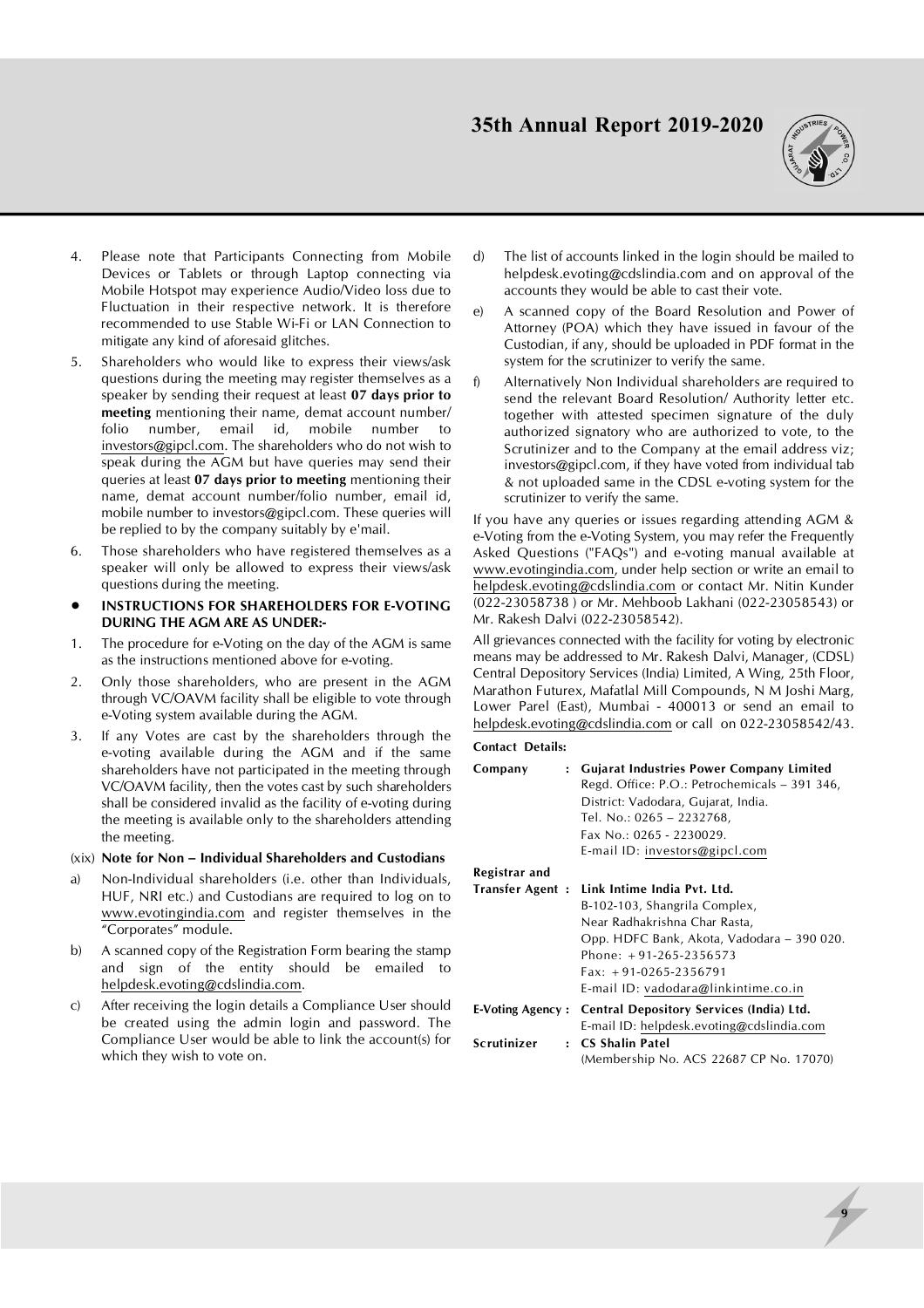

# **ANNEXURE TO THE NOTICE**

# **EXPLANATORY STATEMENT PURSUANT TO SECTION 102(1) OF THE COMPANIES ACT, 2013.**

### **Item No. 5:**

The Members of the Company at their 30<sup>th</sup> Annual General Meeting (AGM) held on 19<sup>th</sup> September, 2015, had approved appointment of M/s. K C Mehta & Co., Chartered Accountants, Vadodara (Firm Registration No. 106237W) as the Statutory Auditors of the Company to hold office for a period of five (5) consecutive years from conclusion of 30<sup>th</sup> Annual General Meeting (AGM) till the conclusion of this 35th AGM. M/s. K C Mehta & Co., Chartered Accountants, Vadodara would complete their present term on conclusion of this 35th AGM in terms of the said approval and Section 139 of the Companies Act, 2013 ("the Act") read with the Companies (Audit and Auditors) Rules, 2014. The present remuneration of M/s. K C Mehta & Co., Chartered Accountants, Vadodara for the Financial Year 2019-20 was  $\bar{\tau}$  12.75 Lakhs for conducting the audit excluding tax as applicable. The Board of Directors of the Company, on the recommendation of the Audit Committee at their respective Meetings held on 9th November, 2020 approved, subject to the approval of Shareholders at this AGM, the appointment of M/s. CNK & Associates LLP, Chartered Accountants, Vadodara (Firm Registration No.101961W) as Statutory Auditors to carry out Statutory Audit and Limited Review of quarterly & Annual Financial Results of the Company for a term of five consecutive years from the conclusion of this  $35<sup>th</sup>$  AGM up to the conclusion of 40<sup>th</sup> AGM. The remuneration of the Statutory Auditors would be decided by the Board of Directors, for the said term of five years.

The Company had considered various parameters for evaluation of potential statutory auditor. These parameters include number of years in practice, number of partners in such firm, total number of qualified chartered accountants, number of audits in listed companies, number of audits in unlisted companies and other audits carried out in last five years, branch in Vadodara, Peer Review Certificate and past association, if any, with the Company. Based on the said overall evaluation, the Company found M/s CNK & Associates LLP, Chartered Accountants, Vadodara to be eligible for re-appointment. The Company has received a consent letter from M/s. CNK & Associates LLP, Chartered Accountants, Vadodara to the effect that their appointment if made, would be in accordance with the conditions prescribed under Section 139 (1) of the Companies Act, 2013 read with Rule 4 of the Companies (Audit and Auditors) Rules, 2014, and they are not disqualified for such appointment within the meaning of Section 141 of the said Act.

This Statement may also be regarded as a disclosure under Regulation 36 (3) of the SEBI (Listing Obligations and Disclosure Requirements) Regulations, 2015.

The Board recommends the Resolution at Item No.5 of the Notice for your approval.

None of the Directors / Key Managerial Personnel of the Company and their relatives is/are, in any way, concerned or interested, financially or otherwise, in the aforesaid Resolution No.5 of the Notice.

### **Item No. 6:**

**10**

Pursuant to the provisions of Section 152, 161 and all other applicable provisions, if any, of the Companies Act, 2013 (the Act) and the Companies (Appointment and Qualification of Directors) Rules, 2014 (the Rules) (including any statutory modification(s) or re-enactment(s) thereof for the time being in force) read with Article 93 of the Articles of Association of the Company, the Board of Directors of the Company has appointed Smt. Sunaina Tomar, IAS (DIN: 03435543) as a Director, Nominee of Government of Gujarat. She holds the office of Director up to this Annual General Meeting.

The Company has received requisite Notice pursuant to the provisions of Section 160 of the Companies Act, 2013 (the Act), from a Member proposing appointment of Smt. Sunaina Tomar, IAS (DIN: 03435543) as Nominee Director of the Company, not liable to retire by rotation.

Smt. Sunaina Tomar, IAS (DIN: 03435543) is not disqualified from being appointed as Director in terms of Section 164 of the Act and has given her consent to act as Director. She is not related to any of the Directors of the Company and she is not debarred from holding the office of director by virtue of any SEBI order or any other such authority.

### **Brief Resume of Smt. Sunaina Tomar, IAS (DIN: 03435543):**

Smt. Sunaina Tomar is a senior lAS Officer, with academic background of M.A. (Psychology). Having joined the Indian Administrative Service in 1989, she has held various important positions in the Government of Gujarat in various departments for about 20 years.

Presently Smt. Sunaina Tomar, IAS (Retd.) has been appointed as Additional Chief Secretary to Energy & Petrochemicals Department, Government of Gujarat.

Currently, she is also a Director on the Board of Directors of:

| Torrent Power Limited                                         |  |  |
|---------------------------------------------------------------|--|--|
| Gujarat State Petronet Limited                                |  |  |
| Gujarat Gas Limited                                           |  |  |
| Gujarat State Fertilizers & Chemicals Limited                 |  |  |
| Gujarat State Petroleum Corporation Limited                   |  |  |
| Gujarat Power Corporation Limited                             |  |  |
| Gujarat State Electricity Corporation Limited                 |  |  |
| Gujarat Energy Transmission Corporation Limited               |  |  |
| Gujarat Urja Vikas Nigam Limited                              |  |  |
| 定したい でんしんこうしょう ハンドラン しょうしょうしょう こうこうけいけい アンドラン けんこけい アール・プログラム |  |  |

This Statement may also be regarded as a disclosure under Regulation 36 of the SEBI (Listing Obligations and Disclosure Requirements) Regulations, 2015.

Your Directors recommend the Resolution at Item No. 6 as an Ordinary Resolution.

None of the Directors / Key Managerial Personnel of the Company and their relatives, except Smt. Sunaina Tomar, IAS (DIN: 03435543) is/are, in any way, concerned or interested, financially or otherwise, in the aforesaid Resolution No.6 of the Notice.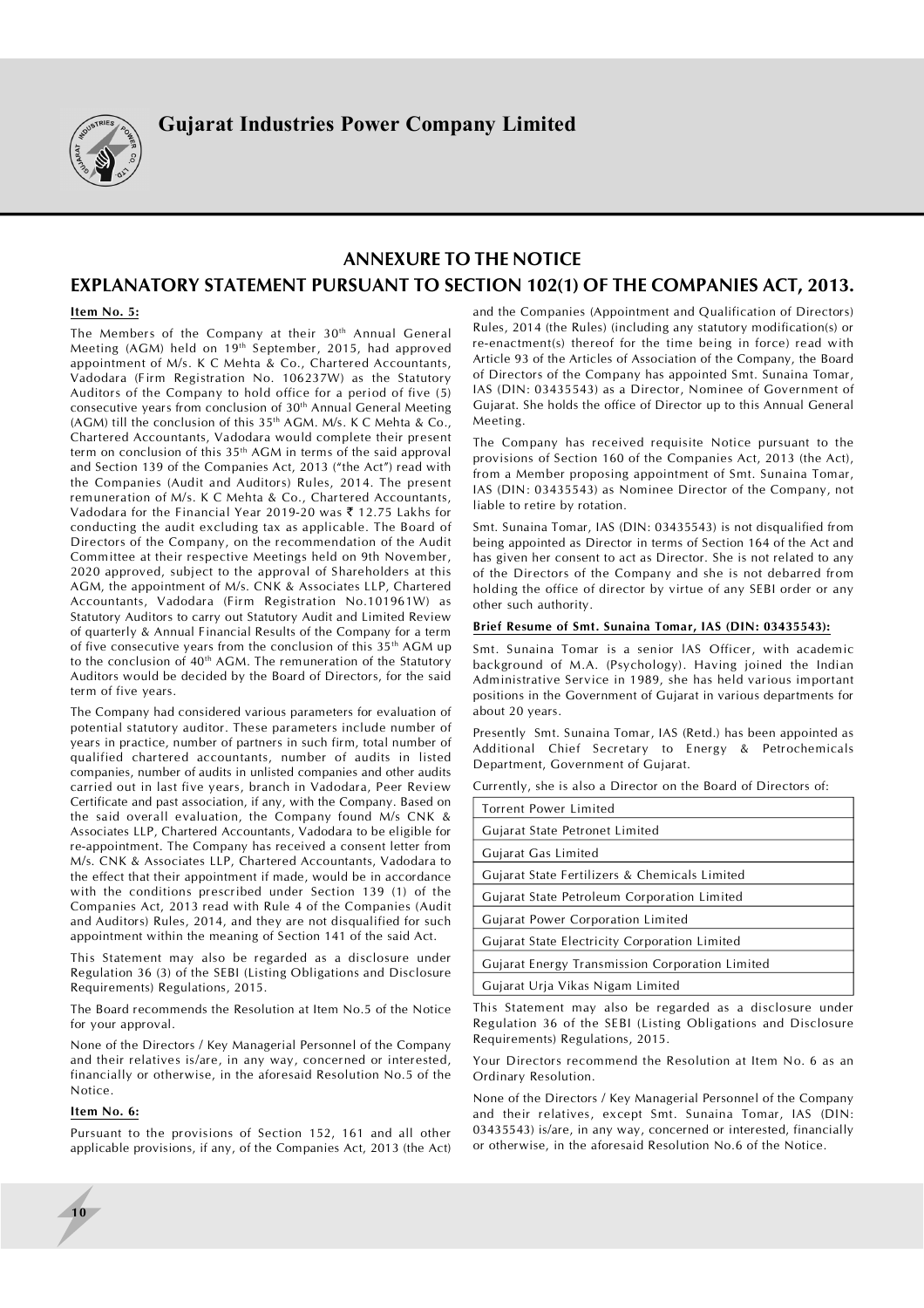

### **Item No. 7:**

Pursuant to the provisions of Section 152, 161 and all other applicable provisions, if any, of the Companies Act, 2013 (the Act) and the Companies (Appointment and Qualification of Directors) Rules, 2014 (the Rules) (including any statutory modification(s) or re-enactment(s) thereof for the time being in force) read with Article 93 of the Articles of Association of the Company, the Board of Directors of the Company has appointed Shri Roopwant Singh, IAS (DIN: 06717937) as a Director, Nominee of Government of Gujarat. He holds the office of Director up to this Annual General Meeting.

The Company has received requisite Notice pursuant to the provisions of Section 160 of the Companies Act, 2013 (the Act), from a Member proposing appointment of Shri Roopwant Singh, IAS (DIN: 06717937) as Nominee Director of the Company, liable to retire by rotation.

Shri Roopwant Singh, IAS (DIN: 06717937) is not disqualified from being appointed as Director in terms of Section 164 of the Act and has given his consent to act as Director. He is not related to any of the Directors of the Company and he is not debarred from holding the office of director by virtue of any SEBI order or any other such authority.

### **Brief Resume of Shri Roopwant Singh, IAS (DIN: 06717937):**

Shri Roopwant Singh, IAS, (DIN: 06717937) is MA with Political Science from Punjab University, Chandigarh and is an IAS Officer of 2003 batch. He has held important positions in various Departments of Govt. of Gujarat and most recent being as the Commissioner of Geology and Mining, Gujarat State and previously as the Collector of Bharuch, Valsad & Ahmedabad.

Presently, Shri Roopwant Singh, IAS is serving as Secretary (Expenditure), Finance Department in the Govt. of Gujarat and as the I/C Secretary of Gujarat Electricity Regulatory Commission (GERC).

Currently he is also a Director on the Board of Directors of:

| GSPC Pipavav Power Company Ltd.               |  |  |
|-----------------------------------------------|--|--|
| Gujarat Energy Transmission Corporation Ltd.  |  |  |
| Gujarat Water Infrastructure Limited          |  |  |
| Gujarat Urban Development Company Limited     |  |  |
| Gujarat State Police Housing Corporation Ltd. |  |  |
| Gujarat Student Startup and Innovation Hub    |  |  |
|                                               |  |  |

This Statement may also be regarded as a disclosure under Regulation 36 of the SEBI (Listing Obligations and Disclosure Requirements) Regulations, 2015.

Your Directors recommend the Resolution at Item No. 7 as an Ordinary Resolution.

None of the Directors / Key Managerial Personnel of the Company and their relatives, except Shri Roopwant Singh, IAS (DIN: 06717937) is/are, in any way, concerned or interested, financially or otherwise, in the aforesaid Resolution No.7 of the Notice.

#### **Item No.8:**

Pursuant to the provisions of Section 152, 161 and all other applicable provisions, if any, of the Companies Act, 2013 (the Act) and the Companies (Appointment and Qualification of Directors) Rules, 2014 (the Rules) (including any statutory modification(s) or re-enactment(s) thereof for the time being in force) read with Article 93 of the Articles of Association of the Company, the Board of Directors of the Company has appointed Smt. Shahmeena Husain, IAS (DIN: 03584560) as Director, Nominee of Gujarat Urja Vikas Nigam Ltd. She holds the office of Director up to this Annual General Meeting.

The Company has received requisite Notice pursuant to the provisions of Section 160 of the Companies Act, 2013 (the Act), from a Member proposing appointment of Smt. Shahmeena Husain, IAS (DIN: 03584560) as Nominee Director of the Company, liable to retire by rotation.

Smt. Shahmeena Husain, IAS (DIN: 03584560) is not disqualified from being appointed as Director in terms of Section 164 of the Act and has given her consent to act as Director. She is not related to any of the Directors of the Company and she is not debarred from holding the office of director by virtue of any SEBI order or any other such authority.

#### **Brief resume of Smt. Shahmeena Husain, IAS (DIN: 03584560):**

Smt. Shahmeena Husain, IAS, (DIN: 03584560) is M.Sc. with Zoology) and a senior IAS Officer of 1997 batch. She has held important positions in various Departments of Govt. of Gujarat and also as Chairman of Dakshin Gujarat Vij Company Ltd. (DGVCL) and Madhya Gujarat Vij Company Ltd. (MGVCL) from September, 2014 to October, 2016. She was also Director of Gujarat Urja Vikas Nigam Ltd. (GUVNL), Madhya Gujarat Vij Company Ltd. (MGVCL), Gujarat State Electricity Corporation Ltd. (GSECL), Gujarat Energy Transmission Corporation Ltd. (GETCO) and a Director of Mahaguj Collieries Ltd. She has also held position as Managing Director, of Bhavnagar Energy Company Limited (BECL) and of Gujarat Industries Power Company Limited (GIPCL).

Presently, Smt. Shahmeena Husain, IAS is Managing Director of Gujarat Urja Vikas Nigam Limited and Gujarat Green Revolution Company Limited

Currently she is also a Director on the Board of Directors of:

| Bhavnagar Energy Company Limited                                                                                                            |  |  |  |  |
|---------------------------------------------------------------------------------------------------------------------------------------------|--|--|--|--|
| Gujarat Energy Transmission Corporation Ltd.                                                                                                |  |  |  |  |
| Gujarat Urja Vikas Nigam Ltd.                                                                                                               |  |  |  |  |
| Gujarat Green Revolution Company Ltd.                                                                                                       |  |  |  |  |
| Uttar Gujarat Vij Company Ltd.                                                                                                              |  |  |  |  |
| Dakshin Gujarat Vij Company Ltd.                                                                                                            |  |  |  |  |
| Paschim Gujarat Vij Company Ltd.                                                                                                            |  |  |  |  |
| Gujarat State Electricity Corporation Ltd.                                                                                                  |  |  |  |  |
| Madhya Gujarat Vij Company Ltd.                                                                                                             |  |  |  |  |
| the contract of the contract of the contract of the contract of the contract of the contract of the contract of<br>$\cdots$ $\sim$ $\cdots$ |  |  |  |  |

Your Directors recommend the Resolution at Item No. 8 as an Ordinary Resolution.

None of the Directors / Key Managerial Personnel of the Company and their relatives, except Smt. Shahmeena Husain, IAS (DIN: 03584560) is/are, in any way, concerned or interested, financially or otherwise, in the aforesaid Resolution No.8 of the Notice.

**11**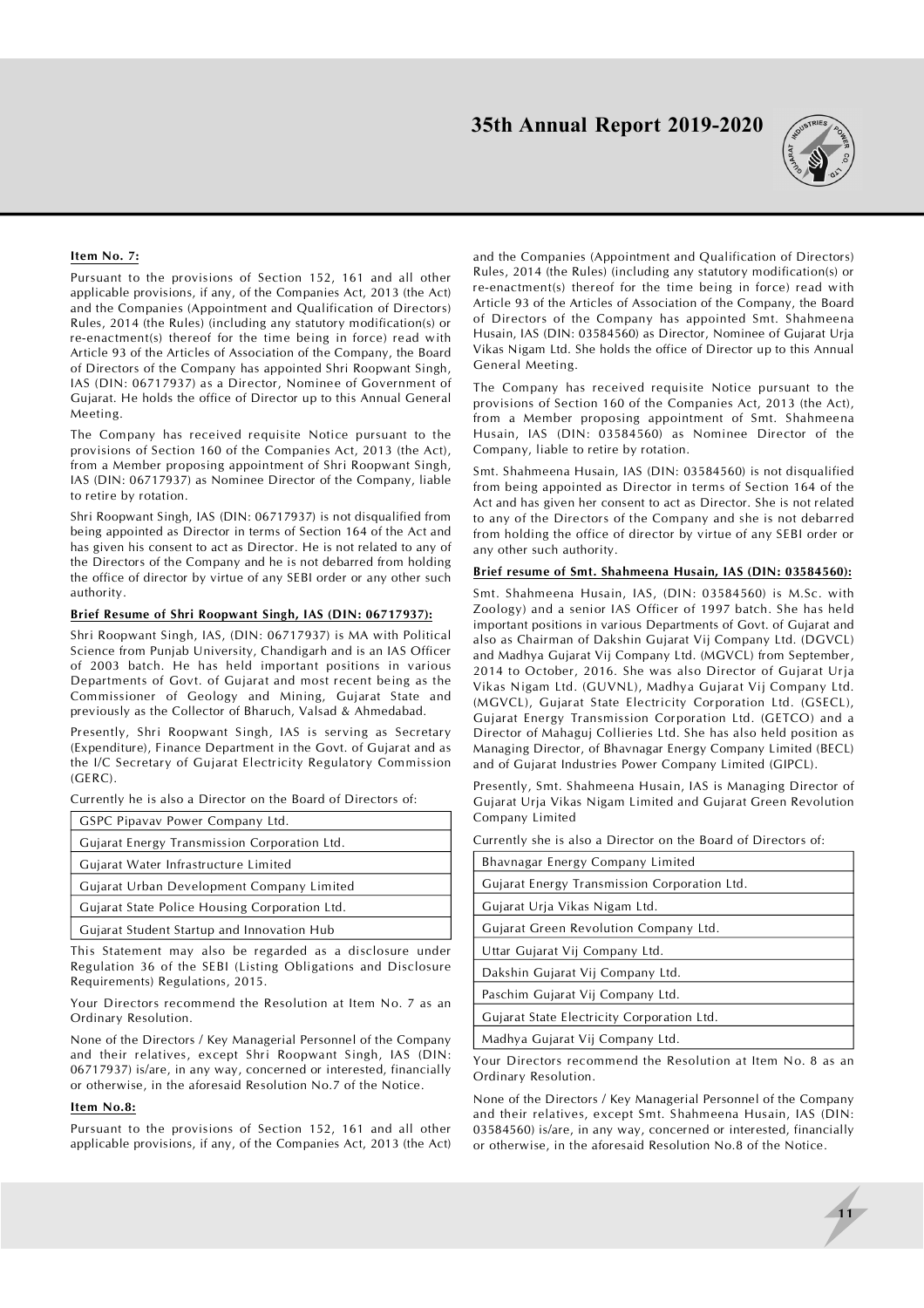

### **Item No.9:**

Pursuant to the SEBI (LODR) Amendment Regulations, 2018, it is required that at least 1 (one) Woman Independent Director is appointed on the Board of Directors of the top 1,000 (one thousand) listed companies by market capitalization by April 1, 2020.In view of above, being amongst the top 1000 listed entities by market capitalization as on 31st December, 2019, GIPCL is required to have at least one Woman Independent Director on its Board of Directors.

Based on the recommendations of the Nomination and Remuneration Committee, the Board of Directors had appointed Dr. (Ms.) Manjula Subramaniam, IAS (Retd.) (DIN: 00085783) as an Additional Director and as Woman Independent Director, not liable to retire by rotation, to hold the office till the conclusion of this 35th Annual General Meeting of the Company.

Dr. (Ms.) Manjula Subramaniam possesses the requisite skill, knowledge and relevant experience and is eligible for appointment as an Independent Director. She is not disqualified from being appointed as a Director in terms of Section 164 of the Act. The Company has also received consent to act as Director (DIR-2), Declaration of Directorships in other companies (DIR-8) from Dr. (Ms.) Manjula Subramaniam, IAS (Retd.) and Declaration of Independence.

#### **Brief Profile of Dr. (Ms.) Manjula Subramaniam (DIN:00085783)**

Dr. (Ms). Manjula Subramaniam, IAS (Retd.) is a Master of Science (M.Sc.) in Physics from Delhi University and has done Doctorate (Ph.D) in Commerce from Sardar Patel University, Vallabh Vidyanagar and Master of Public Administration (MPA) from Harvard University. She was a senior IAS Officer of 1972 batch of Gujarat Cadre and has vast experience of more than 45 years in the fields of Administration and Management and has occupied various key positions in different departments of the Govt. of Gujarat like Chief Vigilance Commissioner, Chief Secretary of Govt. of Gujarat, Principal Secretary, Energy & Petrochemicals Dept, etc. The Govt. of Gujarat had also appointed her as its nominee on the Board of well known companies including as Chairperson, GIPCL from 07/ 02/2002 to 08/09/2004. Presently, Dr. (Ms.) Manjula Subramaniam holds Directorships in the following Companies:

| Span Divergent Limited                      |                                             |  |
|---------------------------------------------|---------------------------------------------|--|
|                                             | Gujarat State Petroleum Corporation Limited |  |
| J.C. Flowers Asset Reconstruction Pvt. Ltd. |                                             |  |
|                                             | Gujarat Gas Company Limited                 |  |

Your Directors recommend for approval the appointment of Dr. (Ms.) Manjula Subramaniam, IAS (Retd.) (DIN: 00085783) as an Additional Director and as Woman Independent Director, not liable to retire by rotation, for a period of three years from the conclusion of this 35th Annual General Meeting (AGM) of the Company till the conclusion of 38th AGM.

This Statement may also be regarded as a disclosure under Regulation 36 of the SEBI (Listing Obligations and Disclosure Requirements) Regulation, 2015.

Your Directors recommend the Resolution at Item No. 9 as an Ordinary Resolution.

None of the Directors / Key Managerial Personnel of the Company and their relatives, except Dr. (Ms.) Manjula Subramaniam, IAS

**12**

(Retd.) (DIN: 00085783) is/are, in any way, concerned or interested, financially or otherwise, in the aforesaid Resolution No.9 of the Notice.

### **Item No. 10:**

Consequent upon the enactment of the Companies Act, 2013 (the Act) and the Rules made there under, there have been wide spread changes in the entire gamut of corporate functions and compliance requirements.

One such compliance requirement pursuant to Section 188 of the Act, pertains to Related Party Transactions (RPTs) where the net of coverage criteria has been widened to a great extent. In terms of above, the Board of Directors of the Company has approved a Policy on 'Related Party Transactions' (RPTs).

The said Policy requires that the Company shall not enter into any contract or arrangement with a 'Related Party' without approval of the Audit Committee of Directors (the Audit Committee).

The Companies (Meetings of the Board and its Power) Rules, 2014 read with Regulation 23 of the SEBI (Listing Obligations and Disclosure Requirements) Regulations, 2015 require that the Company shall not enter into a contract or arrangement with any Related Party, inter alia, for sell, purchase or supply of any goods or material directly or through appointment of agents, exceeding 10% of Annual Consolidated Turnover of the Company as per the Last Audited Financial Statements of the Company, without approval of the Members of the Company by an Ordinary Resolution.

Accordingly, considering the Annual Consolidated Turnover of the Company for FY 2019-20 of  $\bar{\tau}$  137882.82 Lakh and the value of transactions with Related Parties viz. Gujarat Urja Vikas Nigam Limited (GUVNL), Gujarat State Fertilizers & Chemicals Limited (GSFC) and Gujarat Alkalies & Chemicals Limited (GACL) Promoters of the Company, in the ordinary course of business at arm's length price, which are exceeding the prescribed limit of 10% of the Annual Consolidated Turnover of the Company as per the Last Audited Financial Statements of the Company (Regulation 23 of the SEBI (LODR) Regulations, 2015), the transactions with RPTs being material in nature, are placed for approval of the Members, as recommended by the Audit Committee and the Board of Directors of the Company at their respective Meetings held on 15th June, 2020.

Further as recommended by the Audit Committee and the Board of Directors of the Company, approval of the Members of the Company is required for the material transactions with Related Parties, in the ordinary course of business at arm's length price, which are likely to exceed the prescribed limit of 10% of the Annual Consolidated Turnover of the Company during the FY 2019-20.

Your Directors recommend, for your approval, the Resolution at Item No.10 as an Ordinary Resolution.

None of the Directors, except above mentioned Directors, is in any way interested or concerned in the said Resolution.

None of the Directors / Key Managerial Personnel of the Company and their relatives, except Smt. Sunaina Tomar, IAS, Shri Roopwant Singh, IAS, Shri P K Gera, IAS (Retd.), Smt. Shahmeena Husain IAS, and CS V V Vachharajani, representing the related parties, is/are, in any way, concerned or interested, financially or otherwise, in the aforesaid Resolution No.10 10 of the Notice.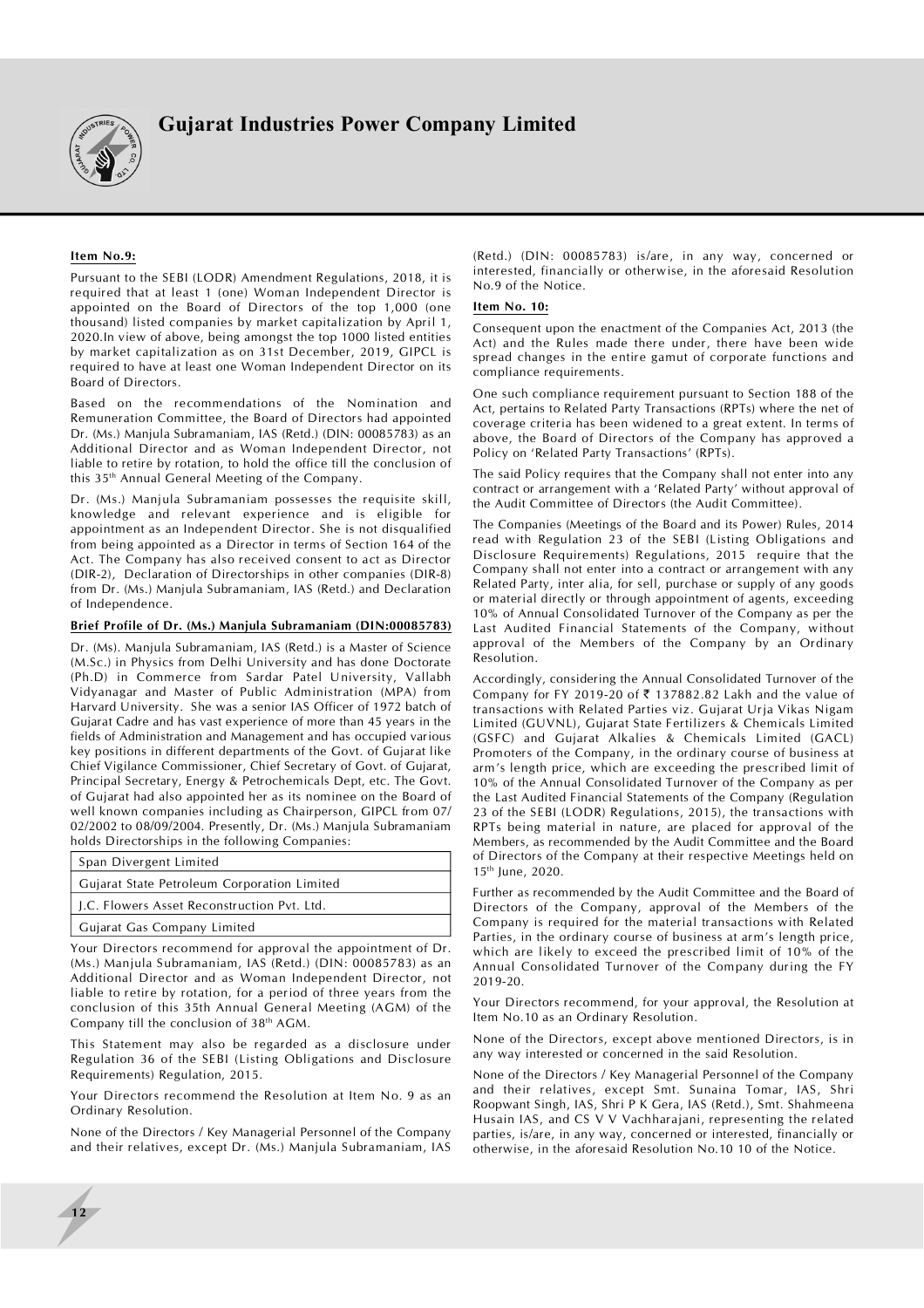

### **Item No. 11**:

The Board, on the recommendation of the Audit Committee, has approved the appointment and remuneration of M/s. Diwanji & Company (Firm Registration No.: 000339), Vadodara, Cost Auditors, to conduct the audit of the cost records of the Company for the financial year ending on March 31, 2021.

In accordance with the provisions of Section 148 of the Act read with the Companies (Audit and Auditors) Rules, 2014, the remuneration of  $\bar{\tau}$  1,50,000/- (Rupees One Lakh Fifty Thousand only) plus applicable Taxes on Services (by whatever name called), reimbursement of reasonable out of pocket expenses, payable to the Cost Auditors is to be ratified by the Members of the Company.

Accordingly, consent of the Members is sought for passing an Ordinary Resolution as set out at Item No. 11 of this Notice for ratification of the remuneration payable to the Cost Auditors for the financial year ending on March 31, 2021.

Your Directors recommend the Resolution at Item No. 11 as an Ordinary Resolution.

None of the Directors / Key Managerial Personnel of the Company and their relatives, is/are, in any way, concerned or interested, financially or otherwise, in the aforesaid Resolution No.11 of the Notice.

Inspection of documents:

All documents referred to in this Notice and the Explanatory Statement are open for inspection at the Registered Office of the Company between 9.30 a.m. and 12:30 p.m. on all working days of the Company prior to the date of the Meeting.

> **By Order of the Board For Gujarat Industries Power Company Limited**

 **CS Achal S Thakkar Company Secretary & Compliance Officer**

**Place: Vadodara. Date: 9th November, 2020.**

**Registered Office:** P.O.: Petrochemicals – 391 346, Dist.: Vadodara, Gujarat. CIN – L99999GJ1985PLC007868